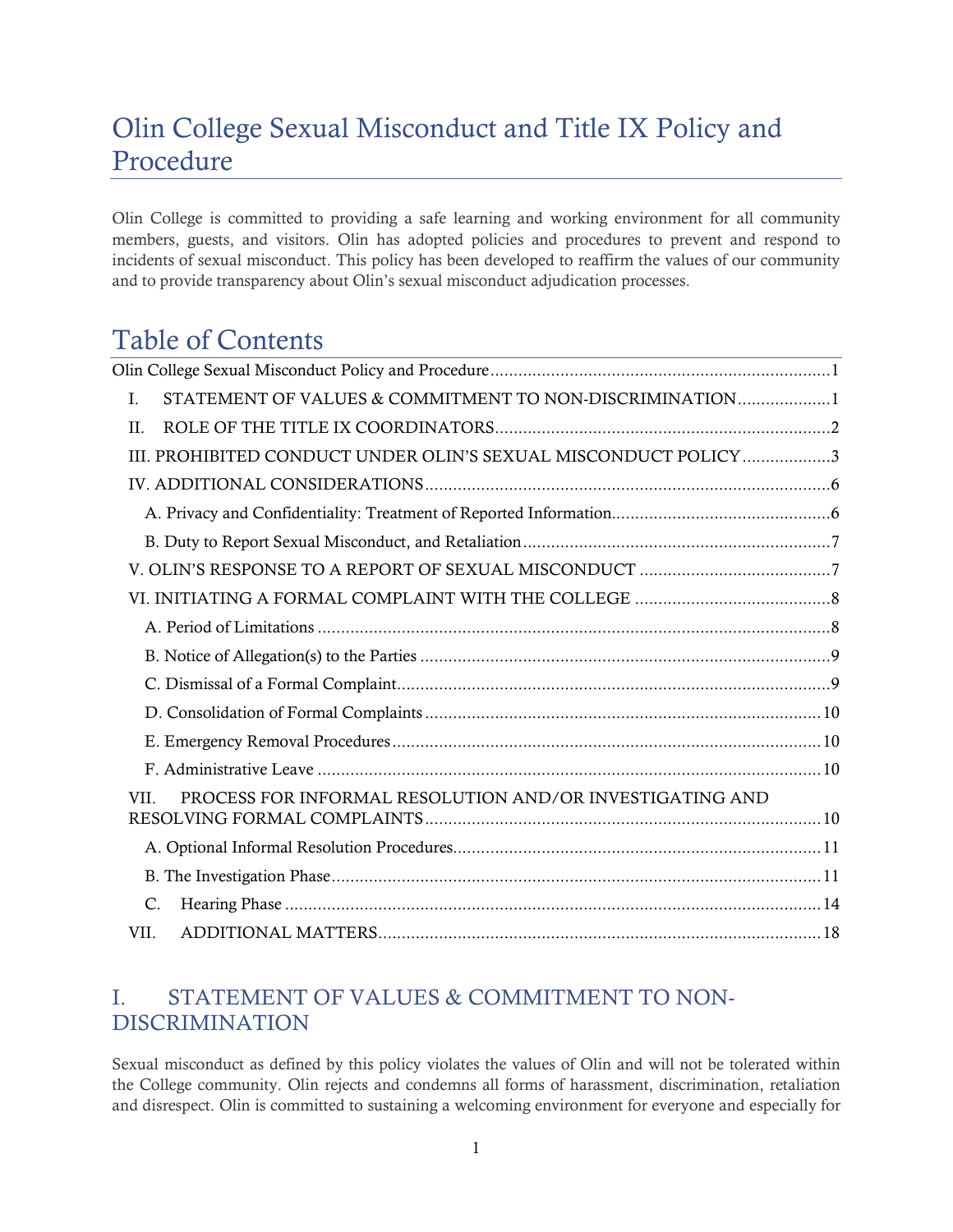those vulnerable to discrimination on the basis of race, religion, color, national origin, age, marital or parental status, veteran status, sex, disability, genetic information, sexual orientation, and/or gender identity. It is the policy of Olin to adhere to all applicable state and federal laws prohibiting discrimination. All members of the campus community are expected to conduct themselves in a manner that does not infringe upon the rights of others. In addition, all community members are expected to take reasonable and prudent actions to prevent or stop an act of sexual misconduct through safe bystander intervention. Olin is committed to providing an environment of well-being, learning, and accountability for its members by preventing the occurrence of sexual misconduct and addressing its effects.

The College follows through on that commitment, in part, through the implementation of a Sexual Misconduct Policy that defines prohibited conduct and the process by which the College will address such conduct in different circumstances. Olin College's Sexual Misconduct Policy is composed of several components:

- Definitions of Prohibited Conduct under Title IX
- The College's Response to Reports of Violations of Title IX
- Process for Resolving Formal Complaints of Title IX Violations

The Sexual Misconduct Policy applies to all Olin community members, and all members of the College community are responsible for being familiar with and abiding by the Sexual Misconduct Policy at all times.

Olin will also provide resources for the community on the Sexual Misconduct and Title IX webpage available on the Olin College website. While separate from the Policy, these additional resources are part of the College's ongoing efforts to ensure an environment free of discrimination on the basis of sex.

## <span id="page-1-0"></span>II. ROLE OF THE TITLE IX COORDINATORS

The Title IX Coordinator is responsible for coordinating Olin programs to comply with Title IX. This includes leading Olin's efforts to respond to reports of conduct that could trigger Olin's Sexual Misconduct Policy. The Title IX Coordinator is also available to meet with any individual to provide information about the Sexual Misconduct Policy (including the availability of supportive measures and the right to file a formal complaint, which will trigger the investigation and resolution/sanction process), as well as discussing other resources within the Olin community and beyond.

Where the Title IX Coordinator is listed as the designated point of contact for any role in the Sexual Misconduct Policy, the College may designate a Deputy Title IX Coordinator(s) or other qualified member of the College community to assume the role, as necessary and appropriate. These individuals would be available to receive a report from any member of the Olin community who believes the Sexual Misconduct Policy has been violated. They may also be available to assist others, including respondents and witnesses in understanding the College's Sexual Misconduct Policy and procedures.

The College's Title IX Coordinator is:

Guilene Prepetit Title IX Coordinator [Guilene.Prepetit@olin.edu](mailto:Guilene.Prepetit@olin.edu) 781.292.2411; Campus Center 332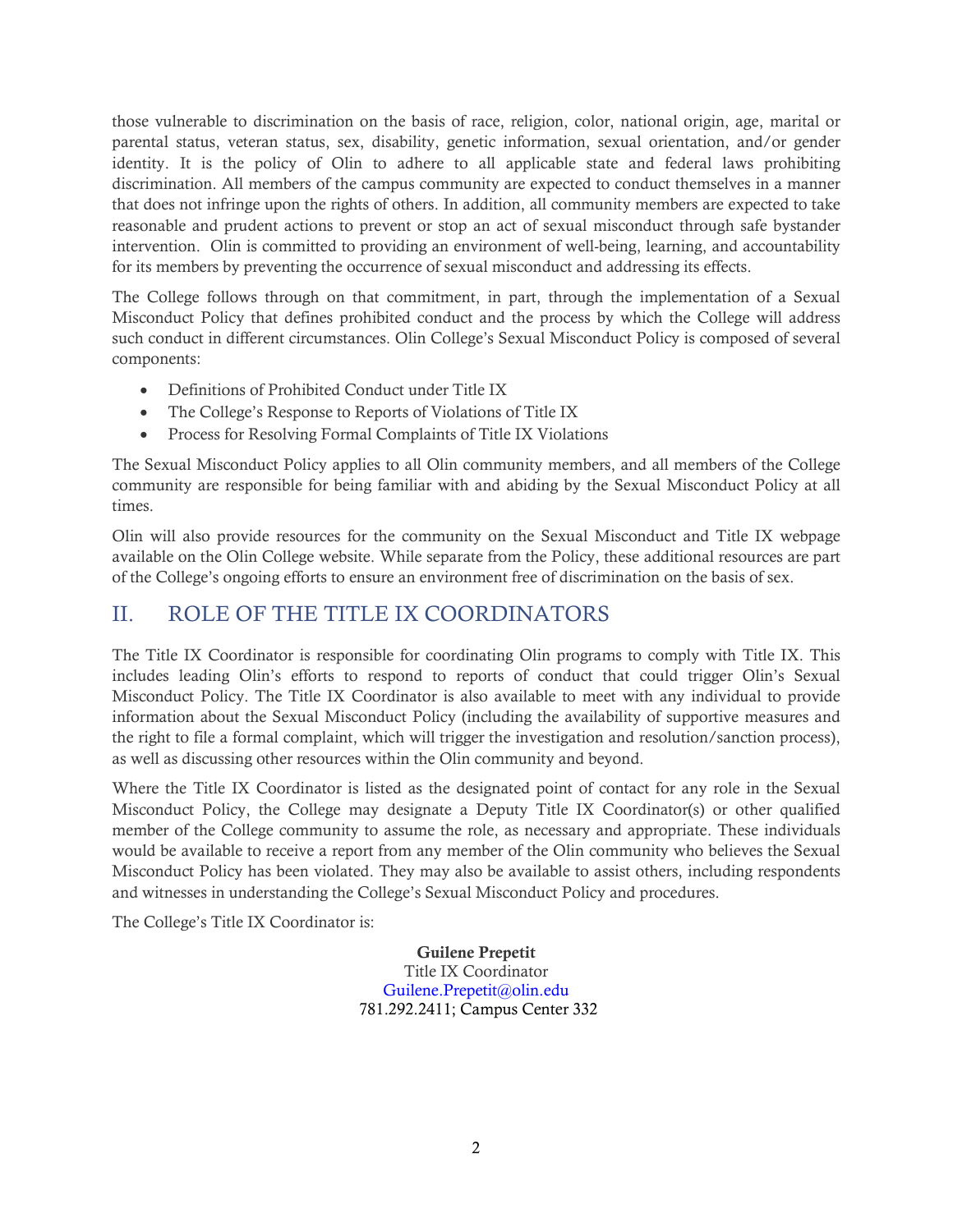# <span id="page-2-0"></span>III. PROHIBITED CONDUCT UNDER OLIN'S SEXUAL MISCONDUCT POLICY

The College's Sexual Misconduct Policy governs incidents of sexual misconduct (and any retaliation associated with it) occurring within a College education program or activity against a person in the United States. For the purposes of this policy, ''education program or activity'' includes locations, events, or circumstances over which the College exercises substantial control over both the respondent and the context in which the sexual misconduct occurs, and also includes any building owned or controlled by a student organization that is officially recognized by the College. The College's policy applies regardless of a person's sex, gender, gender identity, gender expression, sexual orientation, age, race, nationality, class status, ability, religion, or other protected status.

If the College determines that a formal complaint of sexual misconduct or any other form of sexual misconduct does not meet the definitions under this policy or did not occur in a college education program or activity against a person in the United States, the Title IX Coordinator will dismiss the formal complaint, in accordance with federal law. The college, however, reserves the right to address the behavior under other applicable student, staff or faculty disciplinary policies*.*

The following are the definitions of conduct that is prohibited under Olin's Sexual Misconduct Policy, including attempts to commit and aiding or inciting others to commit these acts. If an individual has any questions about the definition or application of any of these terms, the Sexual Misconduct Policy in general, or the resources available to all member of the Olin community, please contact the Title IX Coordinator.

#### Sexual Harassment:

*Sexual Harassment* means conduct on the basis of sex that satisfies one or more of the following:

- 1. An employee of the College conditioning the provision of an aid, benefit, or service of the College on an individual's participation in unwelcome sexual conduct;
- 2. Unwelcome conduct determined by a reasonable person to be so severe, pervasive, and objectively offensive that it effectively denies a person equal access to the College's education program or activity; or

Forms of Sexual Harassment: In some cases, sexual harassment is obvious and may involve an overt action, a threat, or reprisal. In other instances, sexual harassment is subtle and indirect, with a coercive aspect that is unstated. Some examples include the following:

- Sexual harassment can occur between persons of equal power status (e.g., student to student, employee to employee) or between persons of unequal power status (e.g., employee to student, supervisor to employee). Although sexual harassment often occurs in the context of the misuse of power by the individual with the greater power, a person who appears to have less or equal power in a relationship can also commit sexual harassment.
- Sexual harassment can be committed by (or against) an individual or by (or against) an organization or group.
- Sexual harassment can be committed by an acquaintance, a stranger, or people who shared a personal, intimate, or sexual relationship.
- Sexual harassment can occur by (or against) an individual of any sex, gender identity, gender expression, or sexual orientation.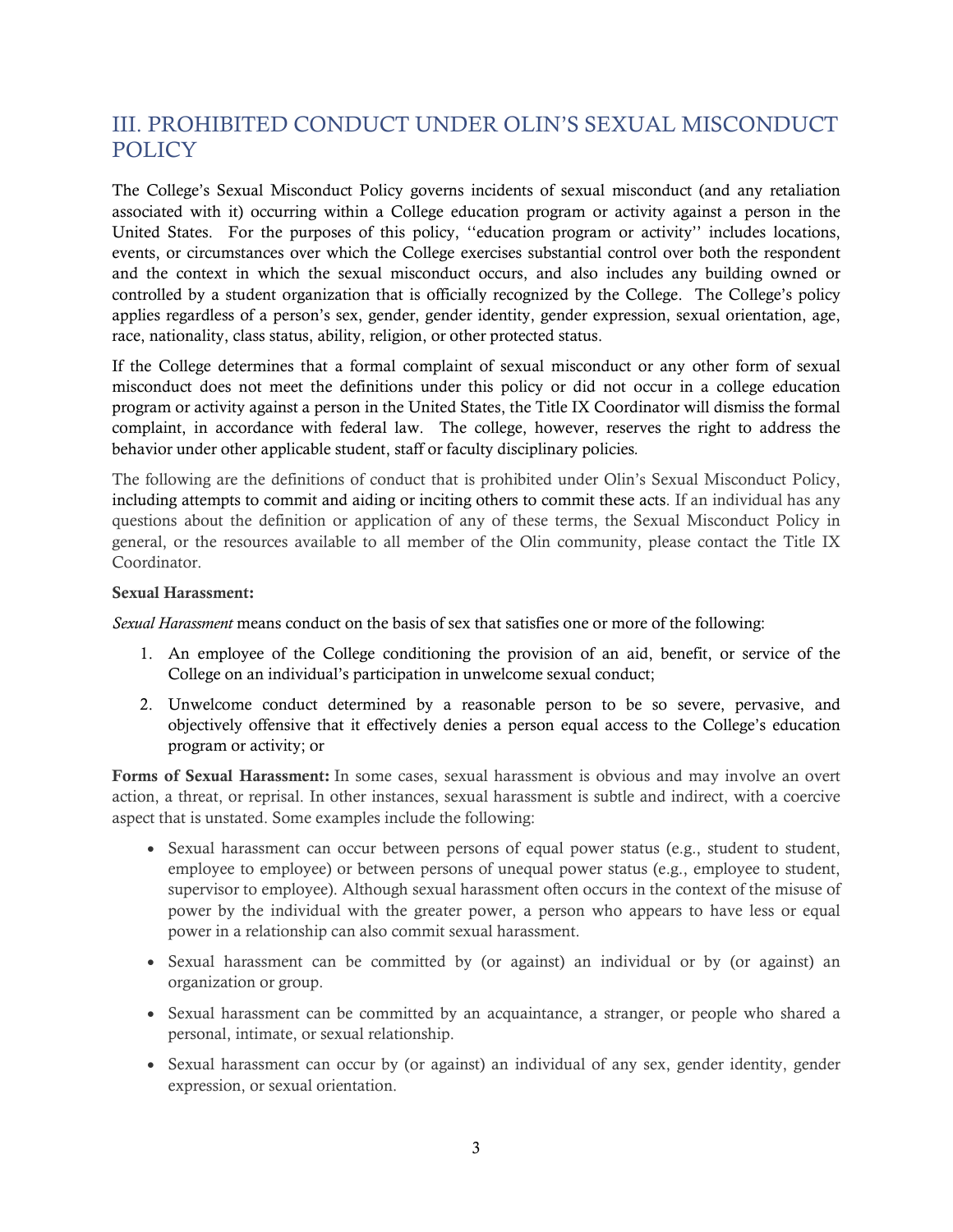• It does NOT have to include intent to harm.

*Sexual Assault* : Any sexual act directed against another person, without that person's consent, including when the person is incapable of giving consent. This includes the penetration, no matter how slight, of the vagina or anus, with any body part or object, or oral penetration by a sex organ of another person, without consent. This also includes touching the private body parts of another person for the purpose of sexual gratification without consent. This category also includes incest and statutory rape.

*Dating Violence*: Violence committed by a person who is or has been in a romantic or intimate relationship with the victim. Dating violence includes, but is not limited to, sexual or physical abuse or the threat of such abuse. Dating violence does not include acts covered under the definition of domestic violence.

*Domestic Violence*: Violence committed by: a current or former spouse or intimate partner of the victim, or someone similarly situated; a person with whom the victim shares a child in common; or any other person against an adult or youth victim who is protected from that person's acts under the domestic or family violence laws of the location in which the crime of violence occurred.

*Stalking*: Engaging in two or more direct or indirect acts, such as following, monitoring, observing, surveilling, threatening, or communicating to or about a person, directed at that specific person, that would cause a reasonable person to fear for their safety or the safety of others; or suffer substantial emotional distress.

*Retaliation*: An intentional adverse action taken against another person on the basis of their participation in a protected activity under this Policy. Retaliation can include intentional action taken by a party or allied third party as reprisal for participating in a protected activity or for supporting someone who engages in protected activity under this Policy. Retaliation may take the form of words or actions that constitute intimidation, threats, coercion, or other adverse action. However, to constitute retaliation, the words or actions must be sufficiently adverse to deter a reasonable person from reporting or assisting in reporting Prohibited Conduct, seeking protections under this Policy, or participating in a proceeding under this Policy. For example, words or actions that are only a minor annoyance or lack of good manners do not constitute retaliation. Retaliation allegations may be consolidated with other forms of Title IX Prohibited Conduct if the facts and circumstances significantly overlap. If the facts and circumstances do not significantly overlap, then the College retains discretion to adjudicate the allegations under a different but appropriate policy. For example, if a respondent retaliates against a complainant with regard to the filing of a complaint, that behavior could be consolidated with the other prohibited conduct alleged, provided appropriate notice is afforded. On the other hand, if the retaliatory conduct is committed by a respondent's friend who is not otherwise subject to a grievance under this Policy, that behavior could be adjudicated under another student or employee conduct policy which prohibits such behavior. The College prohibits retaliation, as defined above, in any form against any person who seeks to report potential violations of Title IX, assist another person in reporting potential violations of Title IX, or participate in a grievance process under the College's Sexual Misconduct Policy. Retaliation is a violation of this Policy, even if the facts in a formal complaint alleging Title IX Prohibited Conduct are ultimately not proven by a preponderance of the evidence.

#### Other Important Definitions Related to Prohibited Conduct:

Consent and Sexual Coercion: Consent is the affirmative and willing agreement to engage in a specific form of sexual contact with another person who is capable of giving consent. Consent cannot be obtained through: (a) the use of coercion, or (b) by taking advantage of the incapacitation or impairment of another individual, including someone who is underage, unconscious, asleep, incapacitated, or impaired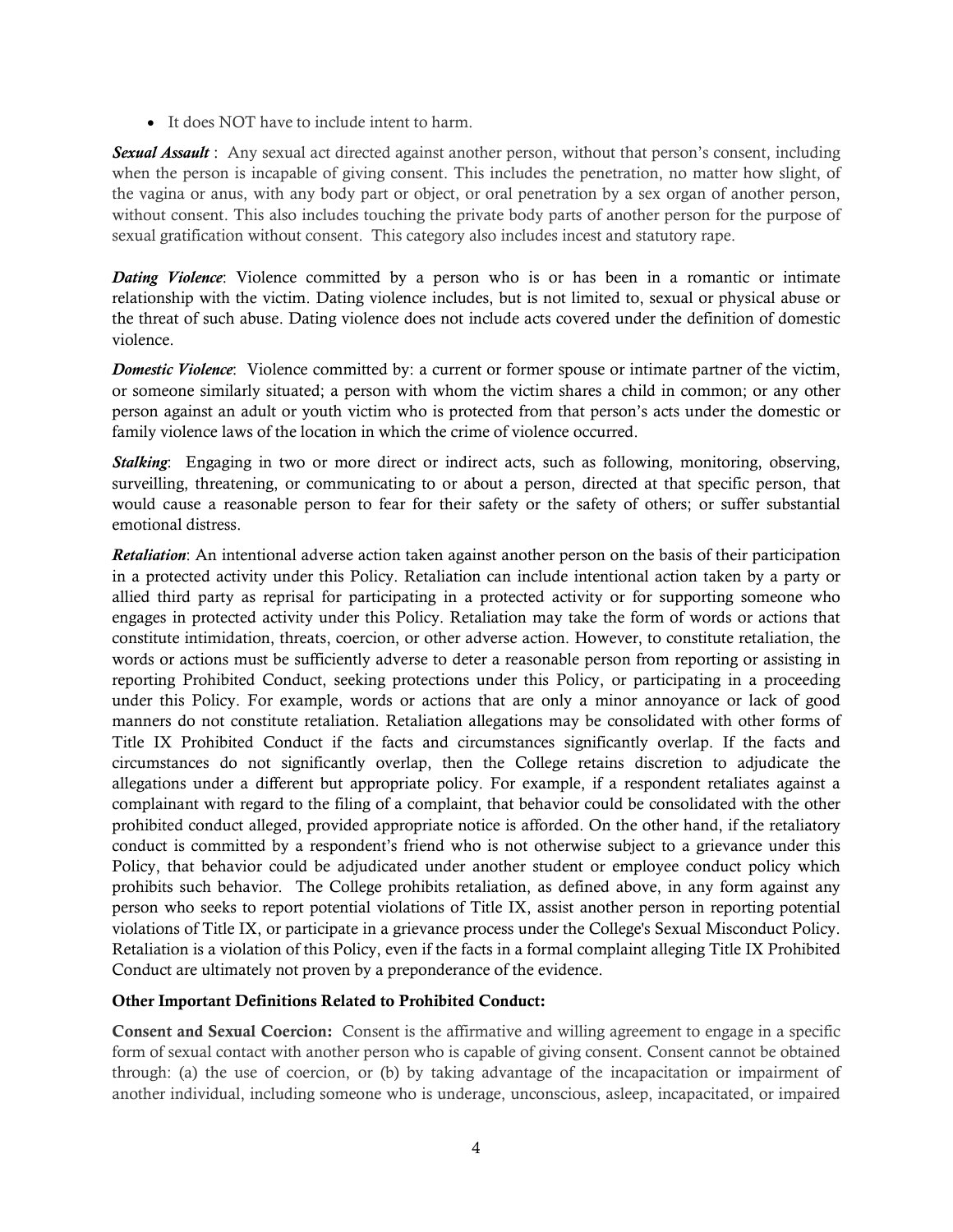by intoxication or drugs. Consent requires an outward demonstration, through mutually understandable words or actions, indicating that an individual has chosen freely to engage in a sexual contact.

Sexual Coercion is defined for purposes of this section as the application of unreasonable pressure to take part in sexual activity or in any of the prohibited conduct listed in Olin's Sexual Misconduct Policy. Unreasonable pressure can be exerted through physical or emotional force, intimidation, misuse of authority, or outright threats. When someone makes it clear that they do not want to engage in sexual activity or do not want to go beyond a certain point of sexual interaction, continued pressure beyond that point may be considered coercive. Ignoring or dismissing the objections of another person may also be a form of coercion.

Silence, passivity, or the absence of resistance does not imply consent. Relying solely on non-verbal communication may result in confusion about whether there is effective consent. It is important not to make assumptions. If confusion or ambiguity arises during a sexual interaction, it is essential that each participant stops and verbally clarifies the other's willingness to continue.

Consent can be withdrawn at any time. When consent is withdrawn, sexual activity must cease. Prior consent does not imply current or future consent; even in the context of an ongoing relationship, consent must be sought and freely given for each instance of sexual contact. An essential element of consent is that it be freely given.

In evaluating whether consent was given, consideration will be given to the totality of the facts and circumstances including, but not limited to, the extent to which an individual affirmatively uses words or actions indicating a willingness to engage in sexual contact, free from intimidation, fear, or coercion; whether a reasonable person in the position of the individual alleged to have committed the conduct would have understood such person's words and acts as an expression of consent; and whether there are any circumstances, known or reasonably apparent to the individual alleged to have committed the conduct, demonstrating incapacitation or fear.

Incapacitation is the inability, temporarily or permanently, to give consent, because the individual is mentally and/or physically helpless due to drug or alcohol consumption, taken either voluntarily or involuntarily, or the individual is unconscious, asleep or otherwise unaware that the sexual activity is occurring. In addition, an individual is incapacitated if they demonstrate that they are unaware of where they are, how they arrived at a location, or why or how they became engaged in a sexual interaction. Where alcohol is involved, incapacitation is a state beyond drunkenness or intoxication.

#### Other Definitions Related to the Policy

*Actual Knowledge* means notice of sexual misconduct to the College's Title IX Coordinator or any official of the College who has authority to institute corrective measures on behalf of the College.

*Complainant* means an individual who is alleged to be the victim of conduct that could constitute sexual misconduct. At the time of filing a formal complaint, the complainant must be participating in or attempting to participate in the College's education program or activity.

*Education Program or Activity* includes locations, events, or circumstances over which the College exercised substantial control over both the respondent and the context in which the sexual misconduct occurs, and also includes any building owned or controlled by a student organization that is officially recognized by a postsecondary institution.

*Formal Complaint* is a document filed by a complainant or signed by the Title IX Coordinator alleging sexual misconduct against a respondent and requesting that the College investigate the allegation of sexual misconduct. At the time of filing a formal complaint, a complainant must be participating in or attempting to participate in the education program or activity of the College with which the formal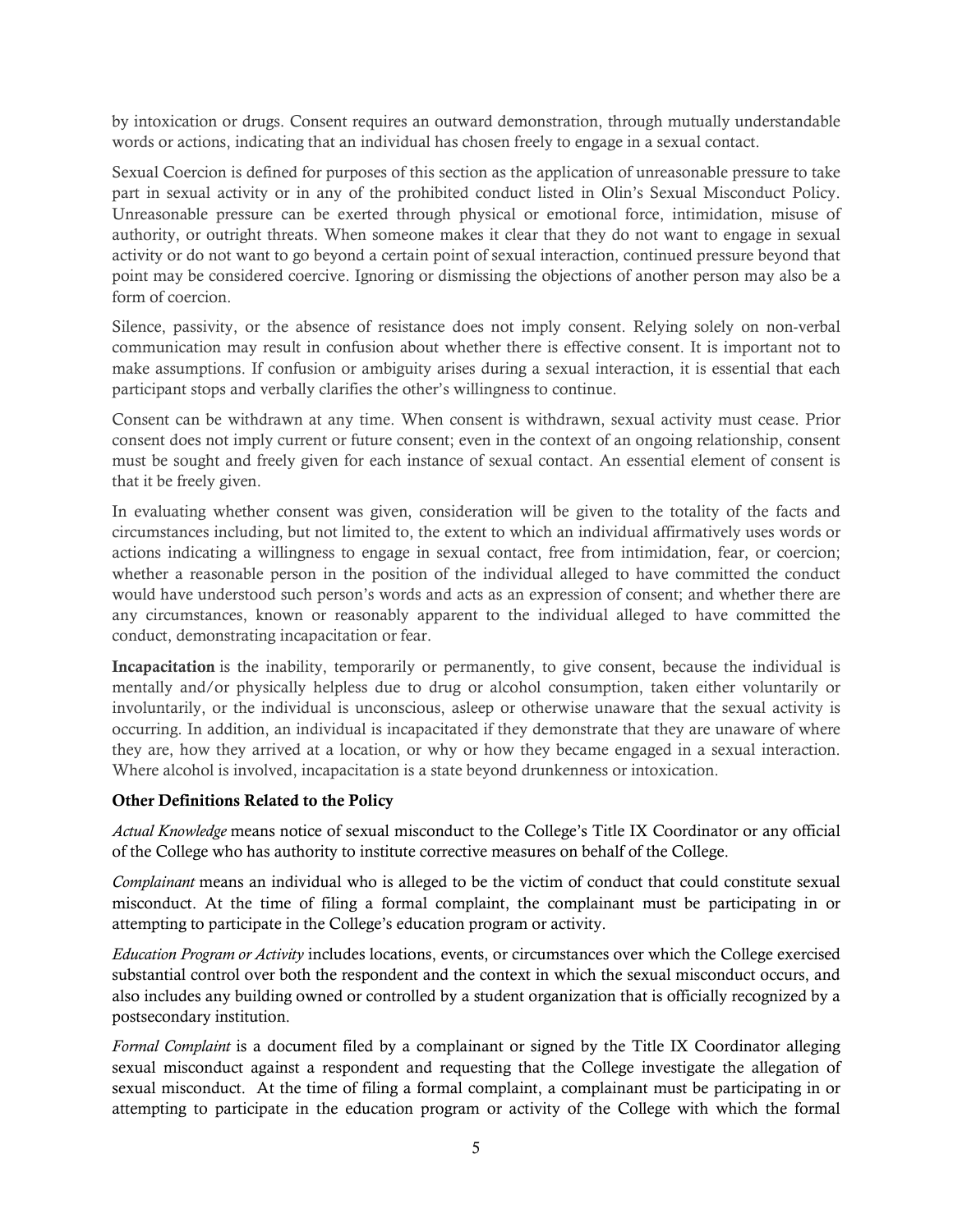complaint is filed. A formal complaint may be filed with the Title IX Coordinator in person, by mail, or by electronic mail, by using the contact information listed for the Title IX Coordinator in this policy and by any additional method designated by the College. As used in this paragraph, the phrase "document filed by a complainant" means a document or electronic submission (such as by electronic mail or through an online portal provided for this purpose by the College) that contains the complainant's physical or digital signature, or otherwise indicates that the complainant is the person filing the formal complaint. Where the Title IX Coordinator signs a formal complaint, the Title IX Coordinator is not a complainant or otherwise a party.

*Respondent* means an individual who has been reported to be the perpetrator of conduct that could constitute sexual misconduct.

*Supportive Measures* are non- disciplinary, non-punitive individualized services offered as appropriate, as reasonably available, and without fee or charge to the complainant or the respondent before or after the filing of a formal complaint or where no formal complaint has been filed. Such measures are designed to restore or preserve equal access to the College's education program or activity without unreasonably burdening the other party, including measures designed to protect the safety of all parties or the College's educational environment, or deter sexual misconduct. Supportive measures may include counseling, extensions of deadlines or other course-related adjustments, modifications of work or class schedules, campus escort services, mutual restrictions on contact between the parties, changes in work or housing locations, leaves of absence, increased security and monitoring of certain areas of the campus, and other similar measures. The College will maintain as confidential any supportive measures provided to the complainant or respondent, to the extent that maintaining such confidentiality would not impair the ability of the College to provide the supportive measures. The Title IX Coordinator is responsible for coordinating the effective implementation of supportive measures.

# <span id="page-5-0"></span>IV. ADDITIONAL CONSIDERATIONS

<span id="page-5-1"></span>A. Privacy and Confidentiality: Treatment of Reported Information.

Requests for Confidentiality or No Investigation. Olin will act with discretion with regards to the privacy of individuals and the sensitivity of the situation when receiving a report of conduct that could trigger the Sexual Misconduct Policy. The Title IX Coordinator will only share information with College personnel who assist in the implementation of Olin's Sexual Misconduct Policy and procedures.

There are certain circumstances in which Olin has a broader obligation to the community and may need to override a) an individual's request for privacy or b) an individual's request that Olin will not investigate a matter. Because either such a request could impact Olin's ability to appropriately address and resolve the behavior in question, Olin will weigh these requests carefully. In the case of Title IX allegations, the Title IX Coordinator will evaluate the aforementioned requests by considering a range of factors including, but not limited to, whether:

- There is a pattern of alleged sexual misconduct against the respondent;
- The involvement of violence or weapons;
- The seriousness of the alleged sexual misconduct;
- The age of the student harassed;
- Whether there have been other complaints or reports of sexual misconduct against the alleged harasser; and
- Similar factors in a complainant's allegations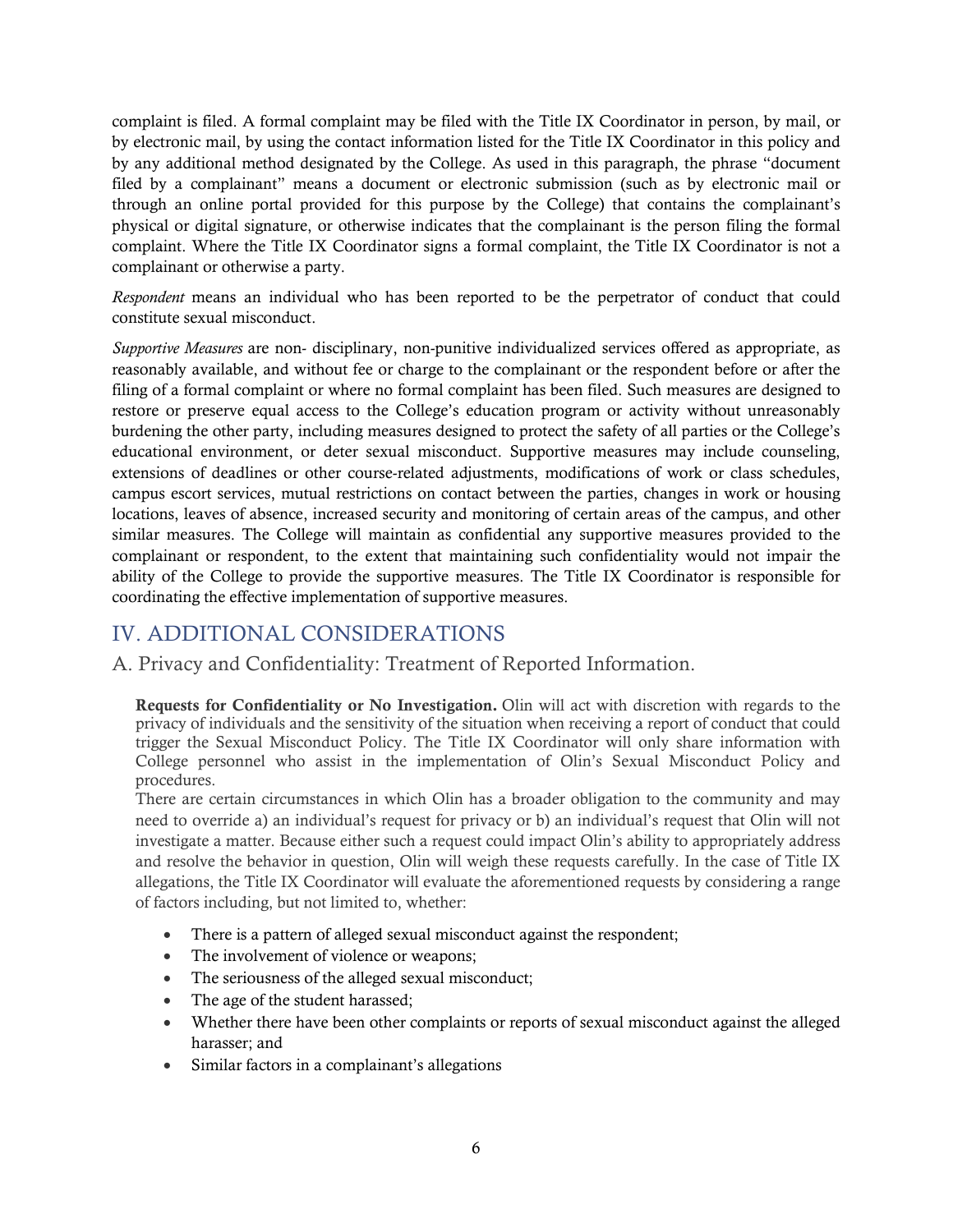The presence of one or more of these factors may lead the Title IX Coordinator to sign a formal complaint under Section X of this Policy. In signing a formal Title IX complaint, the Title IX Coordinator is not a complainant or otherwise a party under this policy. In deciding whether to sign a formal complaint, the Title IX Coordinator will consider the facts of the specific case and will consider the factors set forth above.

Note: If the Title IX Coordinator does commence a formal complaint and a complainant is known, the Coordinator will provide the complainant all notices and opportunities to respond to evidence, even if the complainant is not actively involved.

If Olin does not proceed, the Title IX Coordinator will consider broader remedial action, such as increased or targeted education or prevention measures, increased monitoring, security or supervision, conducting surveys and/or revisiting its policies and practices.

Disclosure of Sexual Misconduct at Public Awareness Events. Public awareness events such as "Take Back the Night", candlelight vigils, community programs and other public forms in which individuals disclose incidents of sexual violence, dating or domestic violence, and/or stalking are not considered notice to the College to trigger an obligation to investigate. However, such events may inform Olin's prevention and education efforts.

#### <span id="page-6-0"></span>B. Duty to Report Sexual Misconduct, and Retaliation

All college employees designated as college officials who have the authority to institute corrective measures on behalf of Olin are obligated by law to disclose reports and information that is shared with them to the Title IX Coordinator concerning: unlawful discrimination on the basis of sex, gender identity, sexual orientation, and marital or parental status, as well as incidents and allegations of sexual misconduct (including, but not limited to sexual harassment, sexual assault, domestic violence, dating violence, and stalking), and/or retaliation.

In addition, Olin employees who are designated as campus security authorities (CSAs) for the purposes of the Clery Act must provide Public Safety with non-identifying statistical information regarding all reporting incidents of Clery crimes (including, but not limited to, sexual assault, dating violence, domestic violence, stalking and hate crimes). Any questions about the reporting or confidentiality status of an individual should be directed to the Title IX Coordinator.

Individuals who serve in professional roles in which communications are sought in a privileged manner and provided confidential status under the law (e.g., licensed mental health care providers, licensed medical providers, pastoral counselors and clergy) are not obligated to report identifying information about behavior that may implicate the Sexual Misconduct Policy without the consent of the individual who supplied the information in question or is otherwise in compliance with law. However, these confidential resources are instructed to inform individuals of their rights to file a formal complaint under the Sexual Misconduct Policy and may assist in that process. Confidential resources may, consistent with their legal obligation and ethical requirements, provide limited statistical information about incidents without revealing personally identifiable information regarding the identity of the individuals involved to the Title IX Coordinator.

## <span id="page-6-1"></span>V. OLIN'S RESPONSE TO A REPORT OF SEXUAL MISCONDUCT

When a report of sexual misconduct is made to the College, the College will treat both complainants and respondents equitably by offering supportive measures to the complainant (if known) and respondent, and by following the formal investigation and grievance process before the imposition of any disciplinary sanctions or other actions that are not supportive measures against a respondent.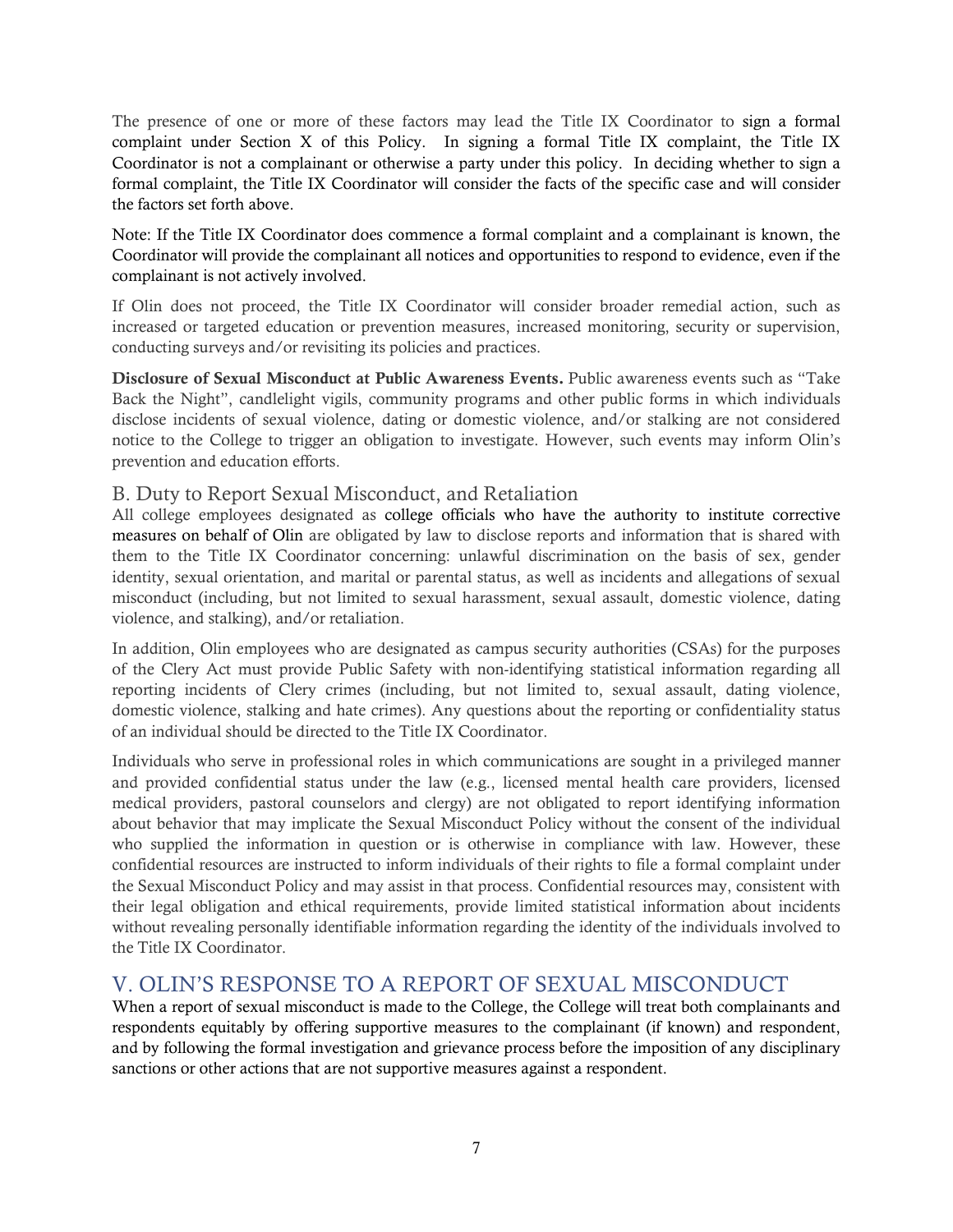Upon receiving a report of conduct that could fall under Olin's Sexual Misconduct Policy, the Title IX Coordinator will assess the need to take any immediate action to address the safety and health needs of the Complainant<sup>[1](#page-7-2)</sup> and the Olin community. The initial assessment is a preliminary action to determine the need for any supportive measures; it is not part of an investigation conducted after receipt of a formal complaint.

This initial process includes, but is not limited to, the following:

## Meeting with the Parties

The Title IX Coordinator will promptly meet with the complainant. If appropriate in the circumstances, i.e., if the complainant wishes to file a formal complaint pursuant to Section VI, below, the Title IX Coordinator will also meet with the respondent to share information regarding the following, as relevant and appropriate:

- 1. Encourage the complainant to discuss the nature and circumstances of the reported conduct, and review relevant documentation that is available;
- 2. Inform the complainant of the right to report or the right to decline to report the matter to Public Safety and/or local law enforcement. A report to Public Safety or local law enforcement will not change Olin's obligation to potentially investigate the matter if a formal complaint is eventually filed with the College, but it may briefly delay the timing of an investigation if a law enforcement agency requests that the College delay its process for a reasonable amount of time to allow it to gather evidence of criminal conduct;
- 3. Explain the process for filing a formal complaint with the Title IX Coordinator;
- 4. Discuss the availability of supportive measures to either parties, regardless of whether a formal complaint is filed; if supportive measures are requested but not provided to a complainant, the Title IX Coordinator will document why they were not provided;
- 5. Discuss protection from, and reporting of, incidents of retaliation against either party;
- 6. Provide written notification of the counseling, health, mental health, victim advocacy, legal assistance, visa and immigration assistance, student financial aid and other services available both within the College and in the community; and
- 7. Discuss the importance of preserving relevant evidence or documentation (e.g., texts, emails, notes, photographs (etc.) as appropriate to either party.

# <span id="page-7-0"></span>VI. INITIATING A FORMAL COMPLAINT WITH THE COLLEGE

### <span id="page-7-1"></span>A. Period of Limitations

There is no window of time after an incident of sexual misconduct has occurred in which to file a formal complaint with the College. The College, however, strongly encourages early filing of a formal complaint in order to preserve evidence for a potential legal or College grievance proceeding. Delays in filing, while

<span id="page-7-2"></span><sup>&</sup>lt;sup>1</sup> When the Complainant and Respondent are discussed collectively, they will be referred to as the "Parties" and "Party." There may be an instance where another individual, who has not experienced but is aware of the occurrence of prohibited conduct, may bring a complaint under Olin's Sexual Misconduct Policy. This individual is referred to as the "Reporting Party." In specific circumstances, Olin will determine which of the protections provided to the Complainant under Olin's Sexual Misconduct Policy are also applicable to the Reporting Party.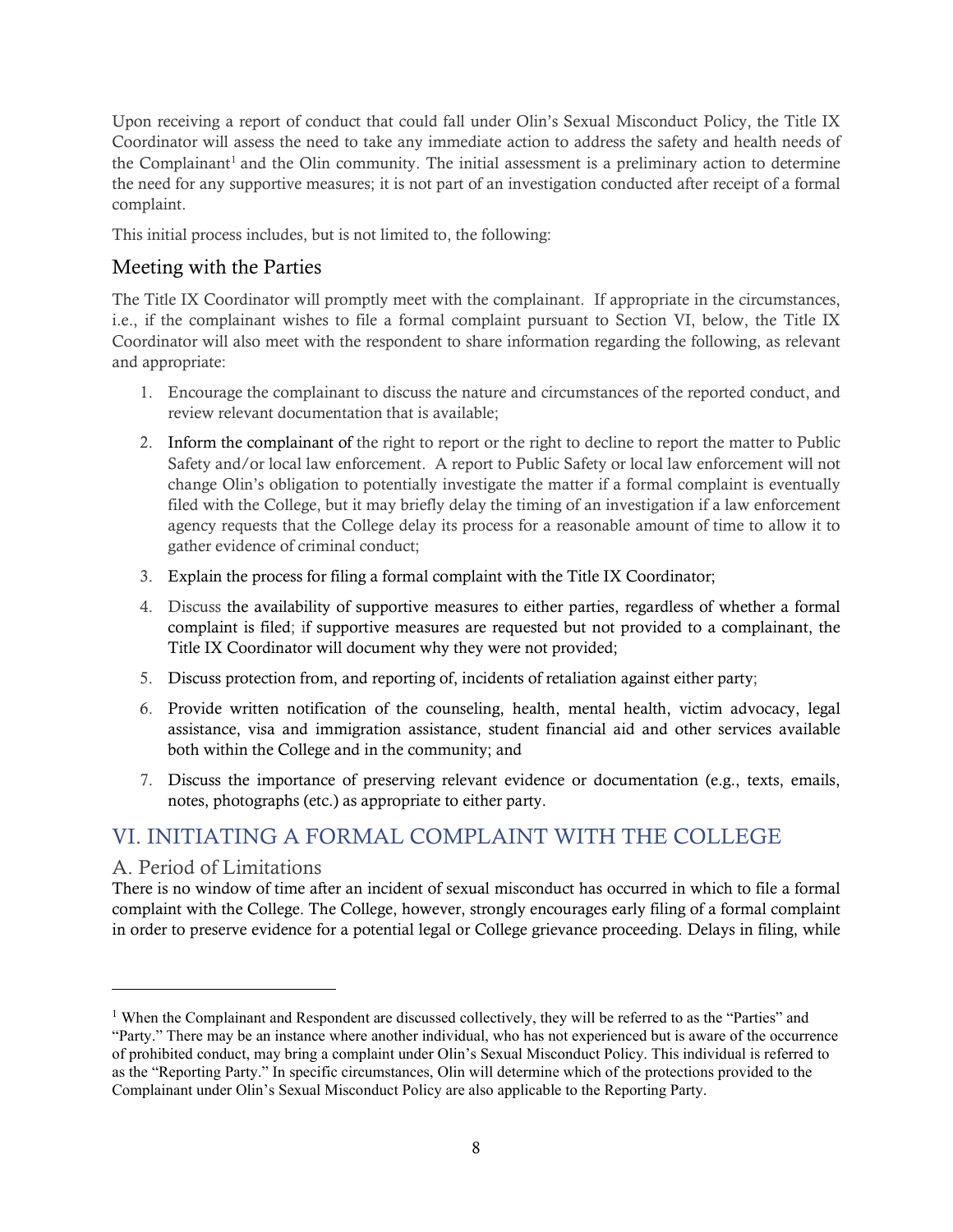permitted, may limit the College's ability to investigate and respond effectively may be reduced with the passage of time.

### <span id="page-8-0"></span>B. Notice of Allegation(s) to the Parties

Upon receipt of a formal complaint, the Title IX Coordinator will provide the following written notice to the parties who are known:

- 1. Notice of the applicable College grievance process, including information regarding the College's informal resolution process.
- 2. Notice of the allegations potentially constituting sexual misconduct, including sufficient details known at the time and with sufficient time to prepare a response before any initial interview. Sufficient details include:
	- a. The identities of the parties involved in the incident, if know;
	- b. The conduct allegedly constituting sexual misconduct; and
	- c. The date and location of the alleged incident, if known.
- 3. A statement that the respondent is presumed not responsible for the alleged conduct and that a determination regarding responsibility is made at the conclusion of the applicable grievance process.
- 4. A statement informing the parties that they may have an adviser of their choice, who may be, but is not required to be, an attorney, during the grievance hearing, and may inspect and review evidence during the College's investigation process.
- 5. A statement informing the parties that knowingly making false statements or knowingly submitting false information during the grievance process is prohibited and subject to appropriate disciplinary action.

If, in the course of an investigation, the College decides to investigate allegations about the complainant or respondent that are not included in the notice provided above, the Title IX Coordinator will provide notice of the additional allegations to the parties whose identities are known.

### <span id="page-8-1"></span>C. Dismissal of a Formal Complaint

The Title IX Coordinator will review the allegations in the formal complaint. If the Title IX Coordinator determines that the formal complaint would not, in any way even if proved, trigger the Sexual Misconduct Policy (i.e., did not occur in the College's education program or activity or did not occur against a person in the United States), they will advise the complainant of such, dismiss the formal complaint with regard to that conduct for purposes of sexual misconduct under Title IX and refer the reported conduct to the appropriate office for addressing, consistent with their policy. *Such a dismissal does not preclude action under the College's applicable disciplinary policies*. If, however, new information is subsequently provided, the reported conduct may be reevaluated to determine whether an investigation is warranted.

The Title IX Coordinator will also dismiss the formal complaint or any allegations therein, if at any time during the investigation or grievance hearing:

- 1. A complainant notifies the Title IX Coordinator in writing that the complainant would like to withdraw the formal complaint or any allegations therein;
- 2. The respondent is no longer enrolled or employed by the College; or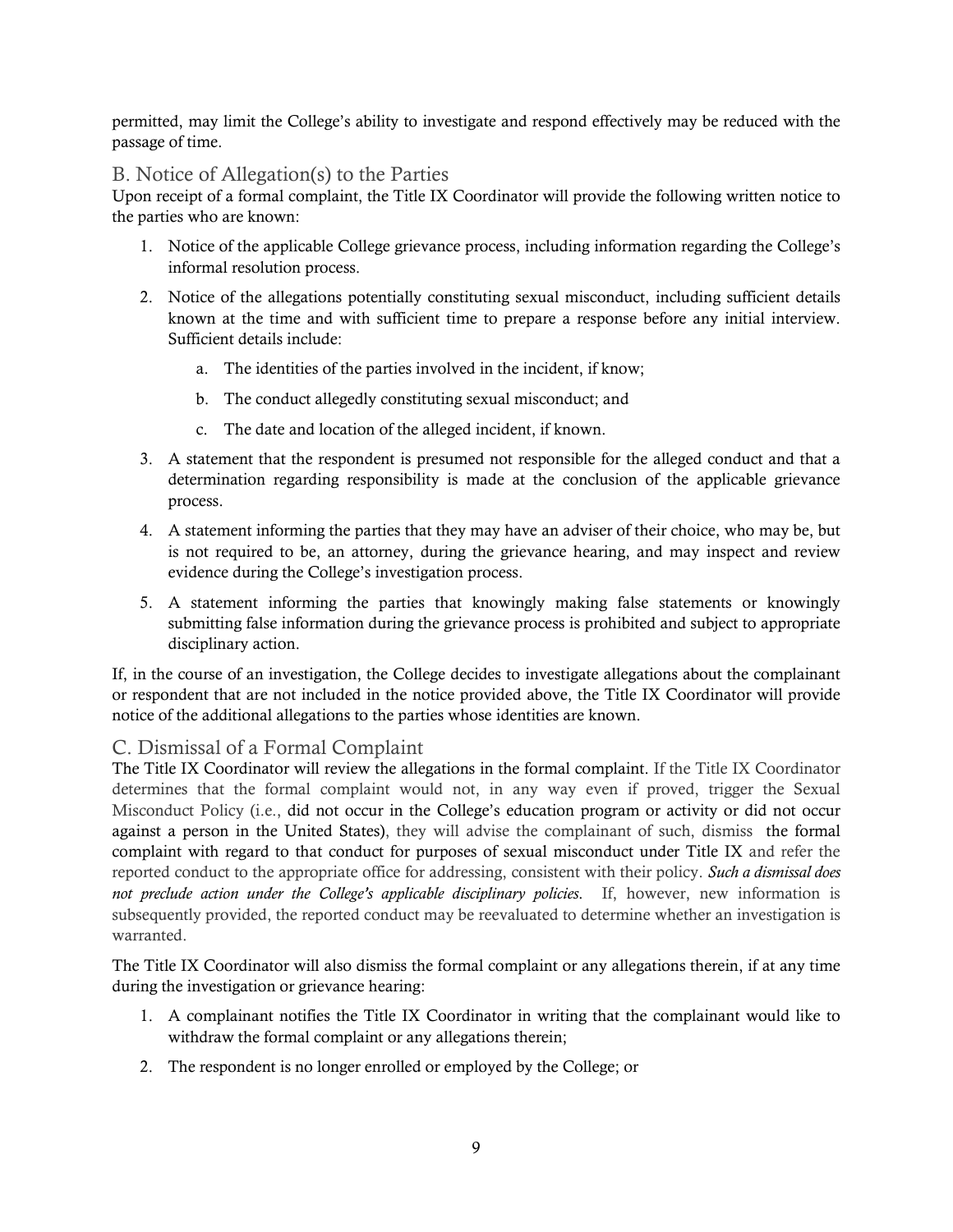3. Specific circumstances prevent the College from gathering evidence sufficient to reach a determination as to the formal complaint or allegations therein.

Upon a dismissal, the Title IX Coordinator will promptly send written notice of the dismissal and reason(s) therefor simultaneously to the parties, as well as notice of the right to appeal the dismissal.

## <span id="page-9-0"></span>D. Consolidation of Formal Complaints

The Title IX Coordinator may consolidate formal complaints as to allegations of sexual misconduct against more than one respondent, or by more than one complainant against one or more respondents, or by one party against the other party, where the allegations of sexual misconduct arise out of the same facts or circumstances.

### <span id="page-9-1"></span>E. Emergency Removal Procedures

The Title IX Coordinator or Deputy Coordinator may remove a student from the College's education program or activity on an emergency basis, provided that the Coordinator (or designee):

- 1. Undertakes an individualized safety and risk analysis;
- 2. Determines that an immediate threat to the physical health or safety of any student or other individual arising from the allegations of sexual misconduct justifies removal; and
- 3. Provides the respondent with notice and an opportunity to challenge the decision immediately following the removal.

This provision may not be construed to modify any rights under the Individuals with Disabilities Education Act, Section 504 of the Rehabilitation Act of 1973, or the Americans with Disabilities Act.

An emergency removal does not replace the regular grievance hearing process, which shall proceed on the normal schedule, up to and through a hearing, if required.

### How to Challenge an Emergency Removal Decision

Challenges are resolved by the Dean of Student Affairs. The challenge must be submitted in writing by the respondent within five (5) business days after the receipt of the Title IX Coordinator's emergency removal decision.

The challenge statement must specify the grounds for the challenge and include any evidence in support of the grounds. The grounds for an appeal are limited to:

- 1. Information that a procedural error affected the decision;
- 2. Information that a factual error affected the decision; or
- 3. Additional information relevant to the assessment that was not available at the time of the initial safety and risk analysis.

During the challenge, the emergency removal decision will remain in place. A written response to the appeal will be provided by the Dean of Student Affairs to the respondent by mail and email (if both addresses are known). The outcome of the challenge is final.

### <span id="page-9-2"></span>F. Administrative Leave

The College may place a non-student employee respondent on administrative leave during the pendency of a formal grievance process. This provision may not be construed to modify any rights under Section 504 of the Rehabilitation Act of 1973 or the Americans with Disabilities Act.

# <span id="page-9-3"></span>VII. PROCESS FOR INFORMAL RESOLUTION AND/OR INVESTIGATING AND RESOLVING FORMAL COMPLAINTS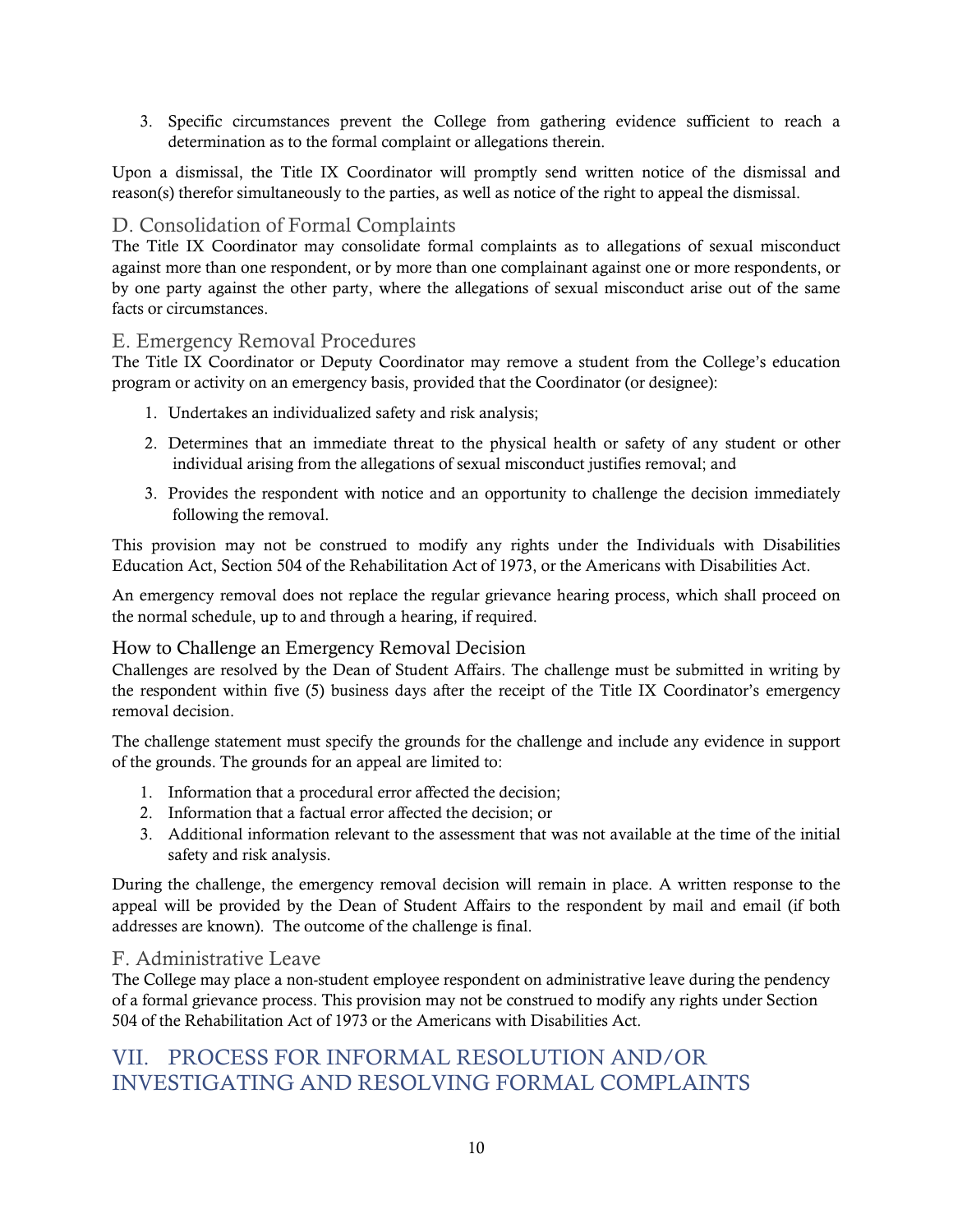This section describes how Olin will: 1) consider informal resolution options; 2) investigate a formal complaint, and 3) determine what, if any, remedial measures and/or disciplinary sanctions exist for individuals found responsible for violating Olin's Sexual Misconduct Policy.

## <span id="page-10-0"></span>A. Optional Informal Resolution Procedures

The following Informal Resolution Procedure may not be used in an effort to resolve allegations that an Olin College employee sexually harassed a student. Also, it may only be used if a formal complaint is filed with Olin.

All Parties and the Title IX Coordinator must agree to informal resolution for this option to be used. The Title IX Coordinator will assess the request for an informal resolution against the severity of the alleged violation and the potential risks to Olin community members. If the Title IX Coordinator determines that an informal resolution is appropriate, the Title IX Coordinator will notify the Parties in writing that participation is strictly voluntary and is not offered as a condition of enrollment/continuing enrollment, employment/continuing employment, or a waiver of the right to a formal investigation. Moreover, the written notification will state that the parties have the right to withdraw from the informal resolution process at any time and resume the grievance process with respect to the formal complaint. The notice will also state that the parties have the right to be accompanied by an adviser.

If, after receiving written notification of the above rights, the parties both voluntarily consent in writing to pursue informal resolution, the Title IX Coordinator will assign a trained administrator or third-party external to the College to facilitate the informal resolution process.

The allegation will be deemed resolved when the Parties expressly agree to an outcome that is acceptable to them, which is approved by the Title IX Coordinator in consultation with other appropriate College administrators. If, however, informal resolution efforts are unsuccessful, the investigation and/or grievance hearing process will continue.

A Party may withdraw from the informal resolution process at any time. The Title IX Coordinator may also reinitiate an investigation at any time they deem appropriate.

### <span id="page-10-1"></span>B. The Investigation Phase

Notice of an Investigation. If it is determined that the formal complaint could trigger Olin's Title IX Policy and an investigation is required, the Title IX Coordinator will prepare a written notice to the complainant and respondent that will include a brief description of the allegations, the portions of Olin's Title IX Policy that are alleged to have been violated, and any supportive measures in place for which either Party must be made aware. This written notice does not constitute a finding or a determination of responsibility. Additionally, the respondent may also request supportive measures during the investigation.

Investigation Phase Guidelines. During the investigation and throughout the formal grievance process, the Title IX Coordinator will:

- 1. Provide an equal opportunity for the parties to present witnesses, including fact and expert witnesses, and other inculpatory and exculpatory evidence;
- 2. Not restrict the ability of either party to discuss the allegations under investigation or to gather and present relevant evidence (e.g., no "gag orders");
- 3. Provide the parties with the same opportunities to have others present during any grievance proceeding, including the opportunity to be accompanied to any related meeting or proceeding by the adviser of their choice, who may be, but is not required to be, an attorney, and not limit the choice or presence of adviser for either the complainant or respondent in any meeting or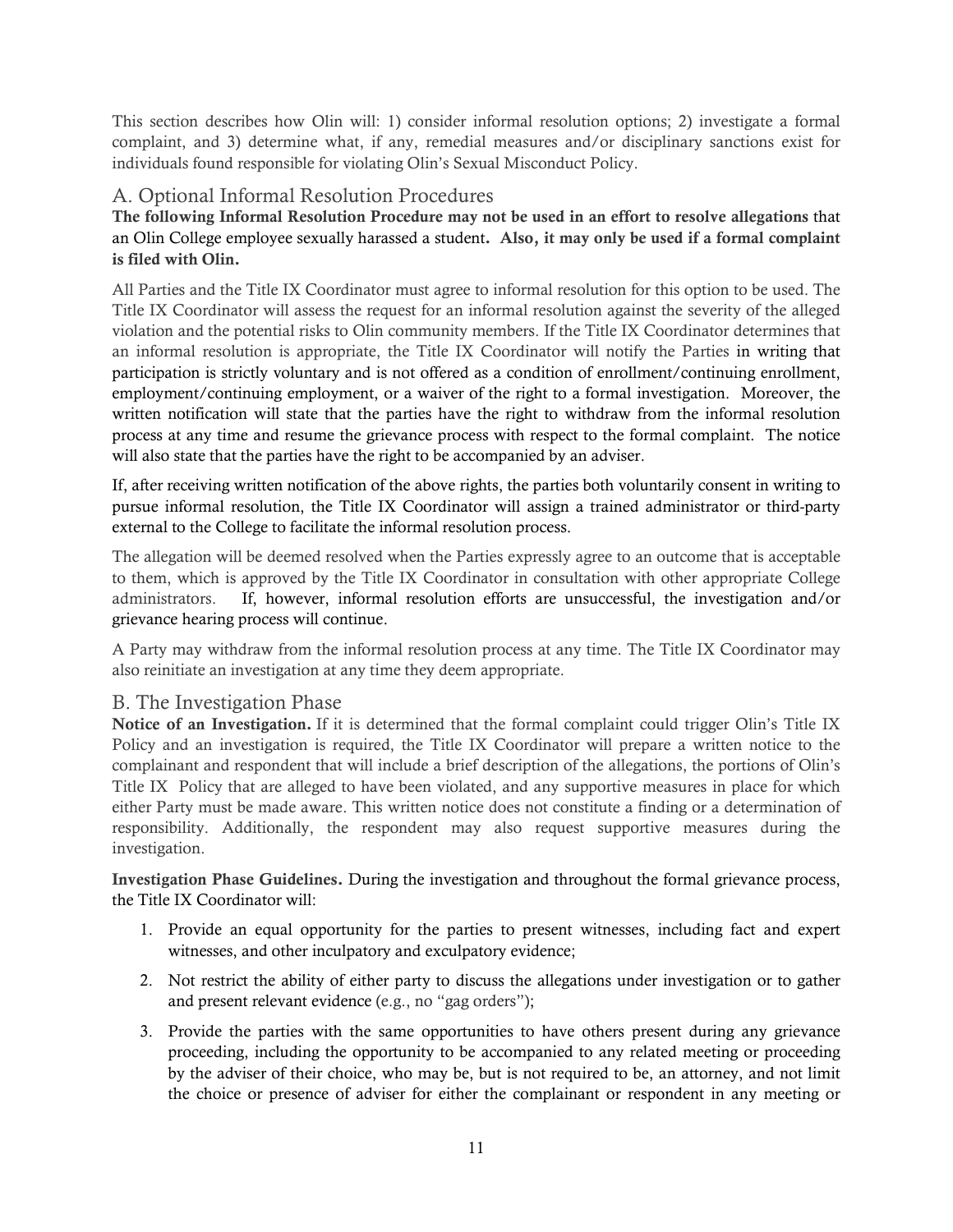grievance proceeding (see the Information about Advisers in Connection with Allegations of Sexual Misconduct section below for more information); however, the College may establish restrictions regarding the extent to which the adviser may participate in the proceedings, as long as the restrictions apply equally to both parties;

- 4. Provide, to a party whose participation is invited or expected, written notice of the date, time, location, participants, and purpose of all hearings, investigative interviews, or other meetings, with sufficient time for the party to prepare to participate;
- 5. Provide both parties an equal opportunity to inspect and review any evidence obtained as part of the investigation that is directly related to the allegations raised in the formal complaint, including the evidence upon which the College does not intend to rely in reaching a determination regarding responsibility and inculpatory or exculpatory evidence whether obtained from a party or other source, so that each party can meaningfully respond to the evidence prior to conclusion of the investigation.

Information about Advisers in Connection with Allegations of Sexual Misconduct. Each Party may have a single adviser of their choice to guide and accompany them throughout the investigation, grievance hearing, and appeal processes. The adviser may be a friend, mentor, family member, attorney or any other supporter a party chooses to advise them, as long as the adviser does not play any other role in the process, such as serving as a witness.

During the investigation phase, advisers may not participate actively and may not speak or otherwise communicate on the part of the Party that they represent. However, the adviser may ask to suspend any meeting or interview briefly to provide private consultation related to the investigation proceeding in progress.

During the grievance hearing phase, the parties' respective adviser will be required to conduct crossexamination directly, orally, and in real time. If a party does not have an adviser, the College will provide a trained adviser to the party free of charge.

An adviser is subject to the same confidentiality expectations applicable to others in attendance. Accommodations, including scheduling of interviews or reviews, generally will not be made for any advisers if they unduly delay the process. Without prior approval of the Title IX Coordinator, as determined in their sole discretion, the adviser is not permitted to attend a meeting or proceeding without the Party. Olin reserves the right to take appropriate action regarding any adviser who disrupts the process, or who does not abide by the restrictions on their participation as determined in the sole discretion of the Title IX Coordinator. A union-represented employee who is the respondent may choose an adviser who is not a union representative, if the respondent does not desire to have the union representative participate in the proceeding.

Designation of Investigator. The Title IX Coordinator will designate at least one investigator to conduct a prompt, fair, and impartial investigation of the reported conduct and prepare a report of investigative finding (the "Investigative Report"). At Olin's discretion, the investigator may be an external investigator and more than one investigator may be assigned. All investigators will be selected from a group of qualified and trained individuals engaged by Olin for the purpose of conducting investigations under Olin's Sexual Misconduct Policy. The Title IX Coordinator will provide the Parties with the name of the investigator(s) assigned to investigate the reported conduct. As soon as possible, but no later than three (3) calendar days after notification of the identity of the Investigator(s), the Parties should inform the Title IX Coordinator (in writing) of any conflicts of interest with regard to the selected Investigator(s). The Title IX Coordinator will consider the nature of the conflict and determine if different investigator(s) should be assigned. The Title IX Coordinator's decision regarding any conflicts is final. The Title IX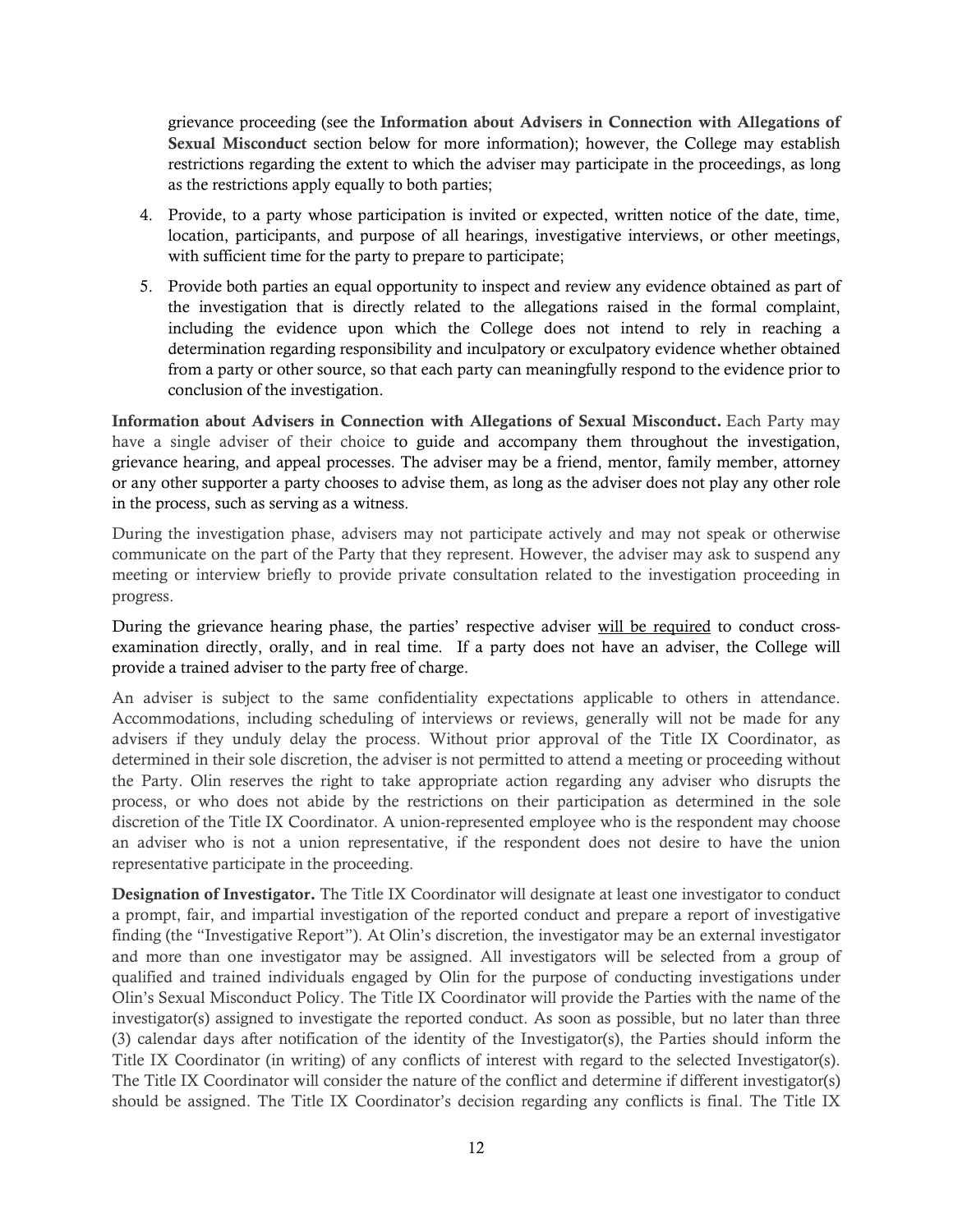Coordinator may consult with other Olin employees (e.g., the Dean of Student Affair and/or Director of Human Resources) to discuss any conflicts of interest.

Nature of the Investigation. The investigation will include separate interviews with the Complainant, the Respondent, and any witnesses whom the Investigator(s) believe will provide necessary and relevant information. The investigation may include review of documentation or other items relevant to the reported conduct. The Investigator(s) will provide the Parties with written notices of meetings in which their presence is required.

The Parties' Identification of Potential Witness and Documentation. The Parties have the opportunity to identify potential witnesses who have specific information about the reported conduct and with whom they would like the Investigator(s) to speak. The Parties also have the opportunity to provide the Investigator(s) with any documentation or other items or questions they would like to be considered. All information described in this section must be presented to the Investigator(s) in writing and include a brief description as to how the persons, documents, and/or items are relevant to the reported conduct. This information must be provided to the Investigator(s) during the Investigation Phase and without delay upon becoming aware of it. The Investigator(s) will exercise discretion in their determination of what information to consider and which potential witnesses identified by the Parties can provide relevant information to the investigation.

Investigation Prohibitions. Neither Party will be permitted to question or cross-examine the other Party directly during the investigation proceedings. Moreover, the Investigator(s) generally will not gather or consider information related to either Party's sexual history outside of the conduct in question unless offered to prove someone other than the respondent committed the alleged conduct, or if the questions and evidence concern specific incidents of the complainant's prior sexual behavior with respect to the respondent and are offered to prove consent.

Respondent Voluntary Agreement to Policy Violation. At any point prior to the conclusion of the investigation or grievance hearing, a respondent may agree, in writing, to 1) the alleged violation(s) of Olin's Sexual Misconduct Policy and 2) proposed sanction. In such a situation, the Title IX Coordinator or assigned Hearing Officer (if applicable) may propose sanction(s) for the respondent and, if the complainant and the respondent agree to such proposed sanction(s), then the complaint may be resolved without a hearing and without any further rights of appeal by any party. If either the complainant or the respondent objects to such proposed sanction(s), then the matter will be assigned to a Hearing Officer in accordance with the *Grievance Hearing Phase*, who will convene a hearing for the exclusive purpose of determining a sanction.

Inspection and Review of Evidence. Prior to completion of the investigative report, the Investigator(s) will send to each Party and the Party's adviser, if any, in an electronic format or a hard copy any evidence obtained as part of the investigation that is directly related to the allegations raised in a formal complaint (including the evidence upon which the College does not intend to rely in reaching a determination regarding responsibility and inculpatory or exculpatory evidence whether obtained from a Party or other source) so that each party can meaningfully respond to the evidence prior to conclusion of the investigation.

The Parties will have at least 10 days to submit a written response, which the Investigator(s) will consider prior to completion of the investigative report. The Investigator(s) will make all such evidence subject to the parties' inspection and review available at any hearing to give each Party equal opportunity to refer to such evidence during the hearing, including for purposes of cross-examination.

Investigative Report. At the conclusion of the Investigation Phase, the Investigator(s) will prepare an Investigative Report, which will include a summary of the factual information presented during the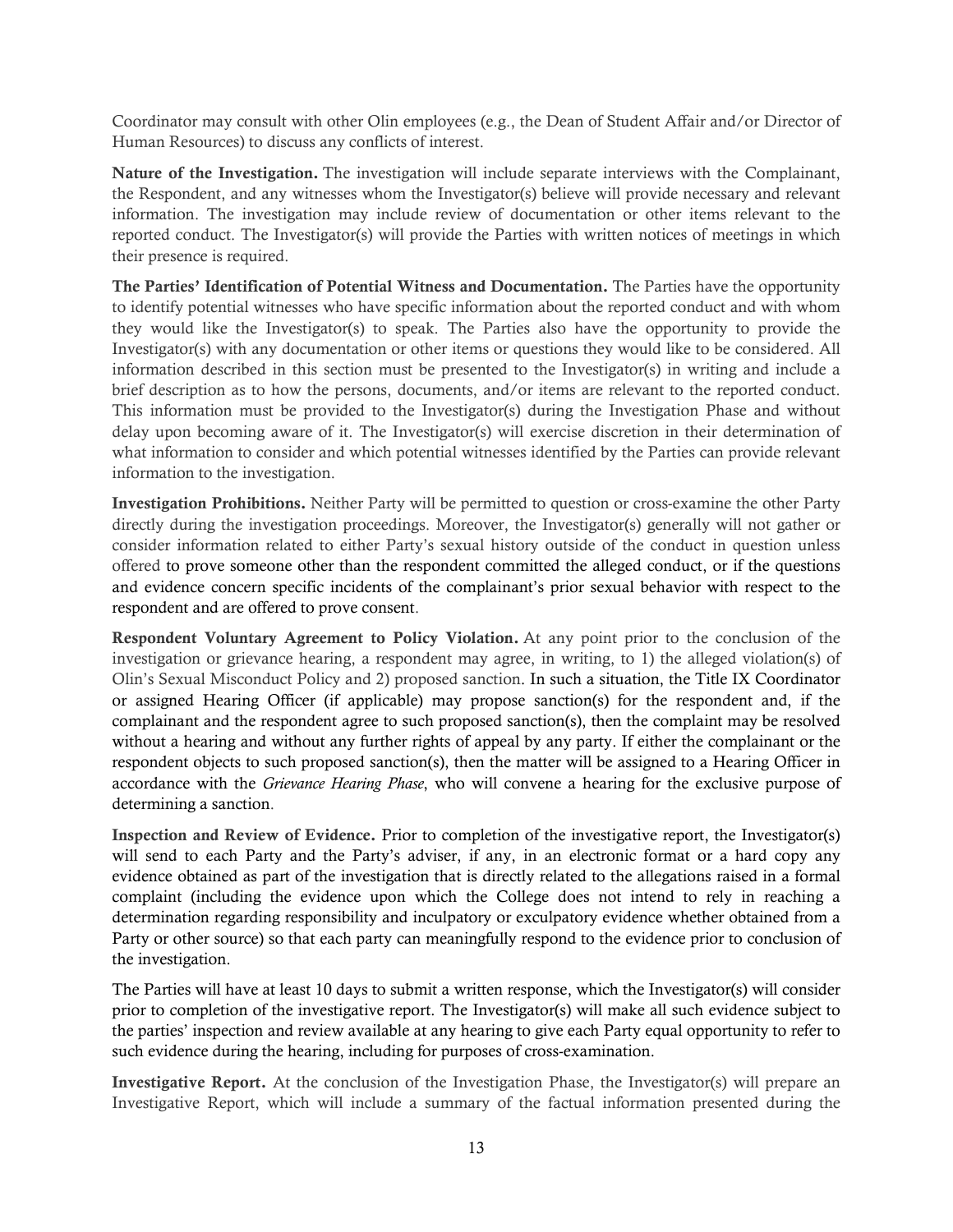Investigation Phase, a separate section where the Investigator(s) point out relevant consistencies or inconsistencies (if any) between different sources of information. The Investigative Report will not include a determination by the Investigator(s) as to whether the respondent has violated Olin's Sexual Misconduct Policy or what sanctions may be appropriate. The report will be issued in an electronic format or a hard copy to each Party and the party's adviser at least 10 days prior to the formal grievance hearing (if a hearing is required) for their review and written response.

### <span id="page-13-0"></span>C. Hearing Phase

Following the opportunity for review and comment of the investigator's report, the Title IX Coordinator will forward the case to a specially trained impartial Title IX Hearing Officer either internal or external to the College for formal resolution via a grievance hearing.

The Hearing Officer may not have a conflict of interest and cannot be the same person(s) as the Title IX Coordinator or the investigator(s).

## Notice of Grievance Hearing

The Title IX Coordinator will send a written notice of the hearing to the parties within ten business days prior to the hearing date. The written notice will include the following information:

- 1. The date, time, location and factual allegations concerning the alleged policy violation;
- 2. The specific policy allegedly violated;
- 3. The time, date, and location of the hearing and the contact information of the Hearing Officer assigned to hear the matter;
- 4. Information about requesting reasonable accommodations for the hearing;
- 5. A copy of the College's hearing rules and procedures;
- 6. Notice of the requirement that an adviser must conduct cross examinations directly, orally, and in real time at the hearing and that if a party does not have an adviser, the College will provide one free of charge;
- 7. Notice of the right to request that the parties be separated with the utility of technology to enable the parties to see and hear one another as needed from different rooms;
- 8. Notice of the right to raise a conflict of interest with the Hearing Officer in writing to the Title IX Coordinator.

#### Hearing Rules

The grievance hearing is conducted in a fair and equitable manner for the purpose of determining whether it is more likely than not that the respondent violated Olin policy (i.e. "the preponderance of the evidence" standard).

The following rules and regulations apply to all grievance hearings:

- 1. Both Parties will be treated fairly and equitably throughout the live hearing process;
- 2. Hearings will be private and closed to everyone except the involved persons;
- 3. The live hearing may be conducted in person or virtually at the discretion of the Hearing Officer;
- 4. At the request of either party, the parties will be separated with the utility of technology to enable the parties to see and hear one another as needed from different rooms.
	- a. The use of such technology must enable the Hearing Officer and parties to see and hear the witnesses testify in real time;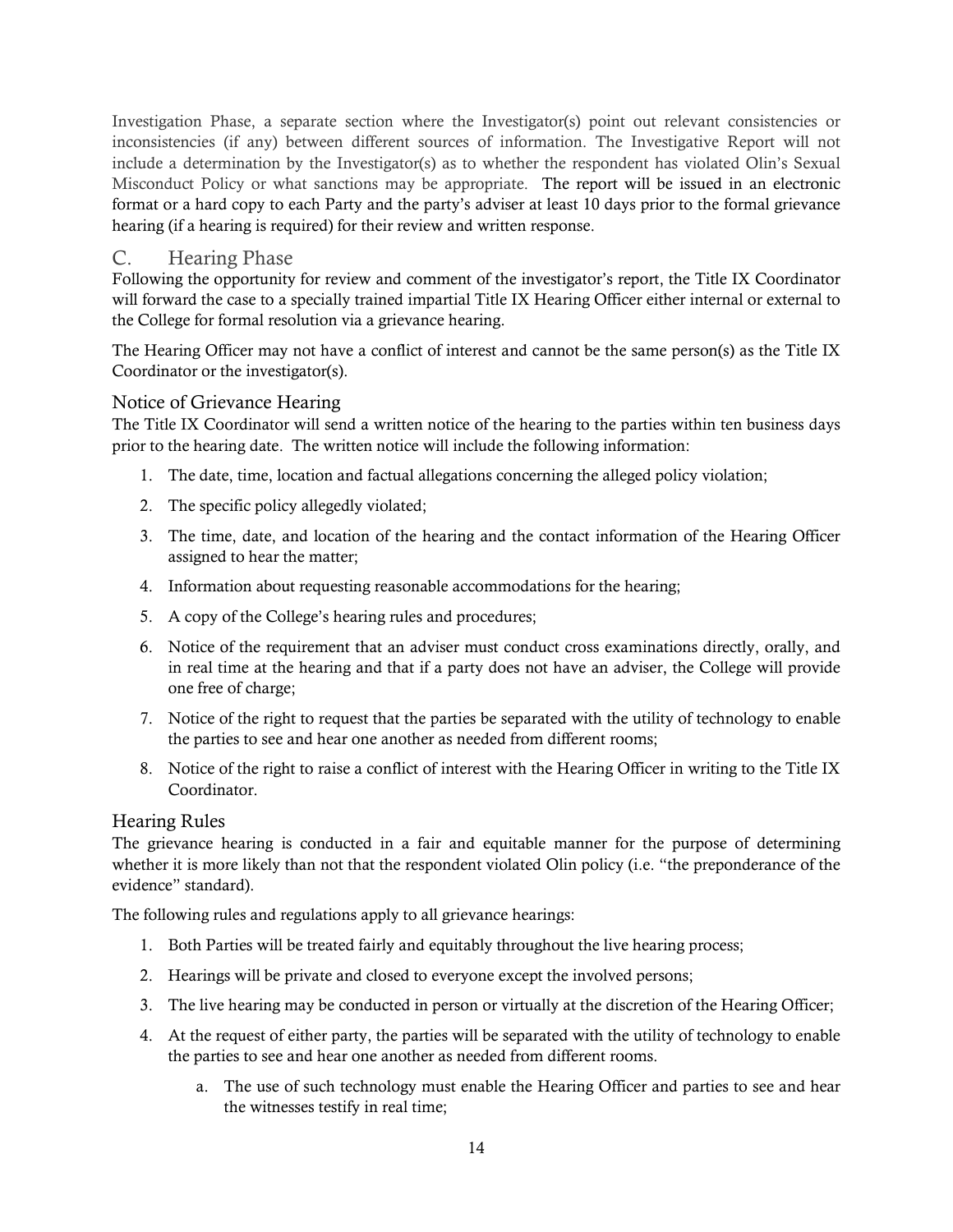- b. Training in the usage of such technology will occur before the hearing to ensure proper execution;
- 5. Both parties will be provided an equal opportunity to present witnesses and other inculpatory and exculpatory evidence;
- 6. The respondent is presumed not responsible until determined responsible for the alleged violation(s) at the end of the grievance process based upon a preponderance of the evidence, or more likely than not, standard;
- 7. During the hearing, only the Parties' respective advisers will be allowed to conduct crossexamination directly, orally, and in real time:
	- a. Cross-examination may not be conducted directly by a Party;
	- b. If a Party does not have an adviser, the College will provide a trained adviser of its choice to the Party free of charge;
- 8. During the hearing, the Hearing Officer will have the right to determine the relevancy of any questions asked on cross-examination and may exclude any irrelevant questioning.
	- a. The Hearing Officer must provide an explanation to the parties for excluding a question on the basis of irrelevancy.
	- b. Questions about the predisposition or prior sexual behavior of the complainant are deemed not relevant, unless such questions and evidence about the complainant's prior sexual behavior are offered to prove someone other than the respondent committed the alleged conduct, or if the questions and evidence concern specific incidents of the complainant's prior sexual behavior with respect to the respondent and are offered to prove consent;
	- c. If a party or witness elects not to participate in cross-examination, the final decision will not rely on any statement of that party or witness in reaching a determination regarding responsibility unless controlling federal case law or U.S. Department of Education guidance allows at the time in question; provided, however, that the Hearing Officer may not draw any inference about the determination regarding responsibility based solely on a party's or witness's absence from the live hearing or refusal to answer crossexamination or other questions;
	- d. The Hearing Officer will not require, allow, rely upon, or otherwise use questions or evidence that constitute, or seek disclosure of, information protected under a legally recognized privilege, unless the person holding such privilege has waived the privilege in writing;
- 9. An audio recording of the hearing will be created by the College, which shall remain the property of Olin but made available to the Parties for review only;
- 10. Cell phones and recording devices may not be used in the hearing room(s) (unless approved by the Hearing Officer in advance) and must be turned off before the hearing convenes;
- 11. Formal rules of evidence (e.g., federal or state rules for court) shall not be applicable;
- 12. The Hearing Officer may call any relevant witness to participate in a proceeding. Admission of any person to the hearing will be at the discretion of the Hearing Officer;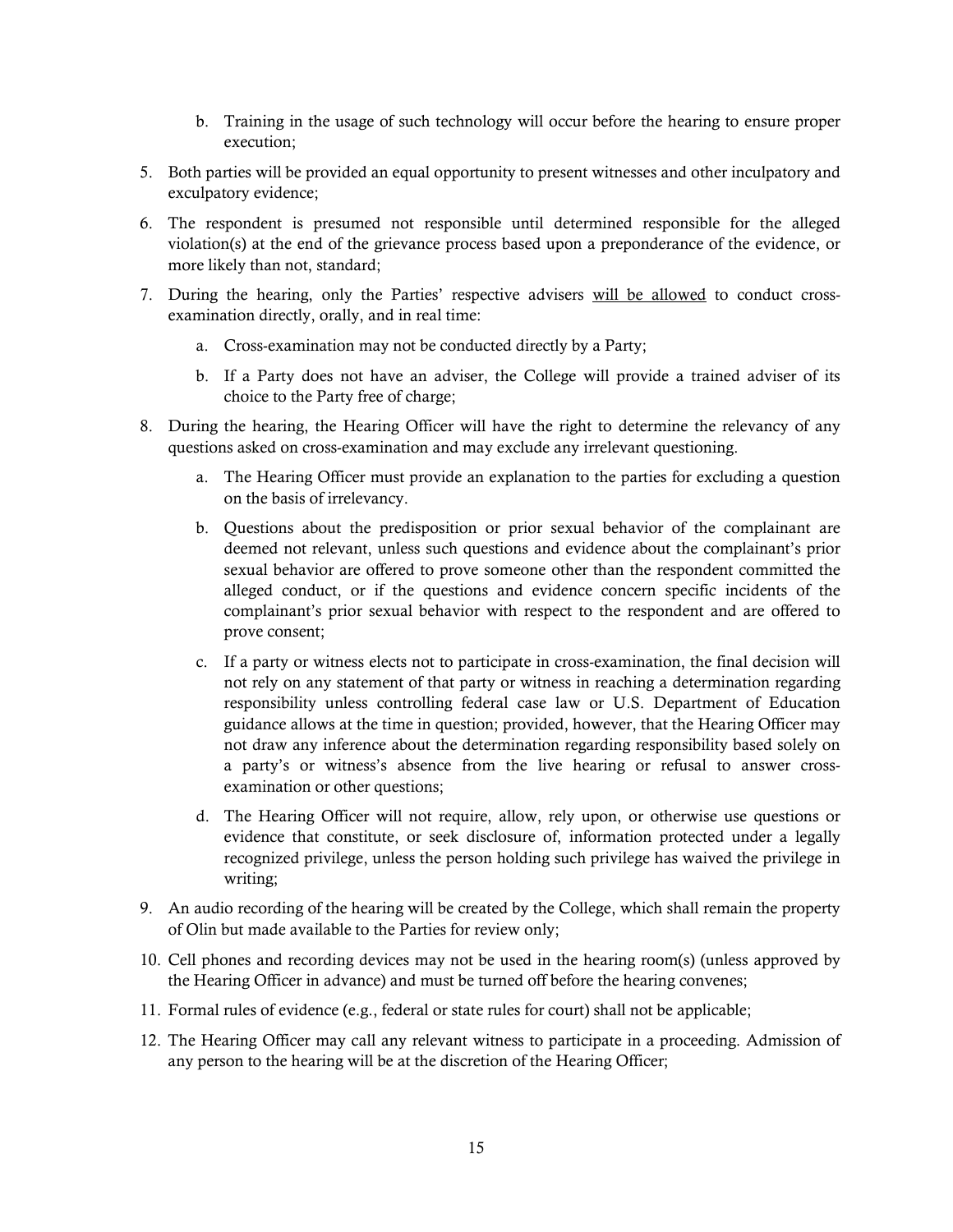- 13. Pertinent records, video-surveillance images, relevant exhibits, and written statements may be accepted as information for consideration by the Hearing Officer.
- 14. The Hearing Officer will objectively review all relevant evidence—including both inculpatory and exculpatory evidence;
- 15. The Hearing Officer may temporarily delay the grievance hearing or extend time frames for good cause with written notice to the complainant and the respondent of the delay or extension and the reasons for the action. Good cause may include considerations such as:
	- a. The absence of a party, a party's adviser, or a witness;
	- b. Concurrent law enforcement activity; or
	- c. The need for language assistance or accommodation of disabilities. The College asks all parties and witnesses to inform the Title IX office as soon as possible if they believe they may need disability-related accommodations, as such accommodations may require additional documentation if an individual does not already have a file with the College's disability services office.

#### Written Determination and Notification

Following the hearing, the Hearing Officer will review all information presented through the investigation and live hearing processes and then issue a written determination regarding responsibility, which includes:

- 1. The allegations of sexual misconduct;
- 2. A description of the procedural steps taken;
- 3. Findings of fact;
- 4. Conclusions regarding applying the policy to the facts;
- 5. A statement with rationale detailing the result of each allegation;
- 6. A listing of any imposed sanctions and any remedies provided; and
- 7. An explanation of the College's appeal process.

The written determination will be delivered simultaneously to both parties within ten business days after the hearing, unless the Hearing Officer determines additional time is needed to make a decision, in which case the parties will be notified.

*Standard of Proof.* All findings and determinations of responsibility under Olin's Sexual Misconduct Policy will be made using a preponderance of the evidence standard. This standard requires the determination of whether it is more likely than not (>50%) that a fact exists or that a violation of Olin's Sexual Misconduct Policy occurred.

Please note that the preponderance of the evidence standard is not the standard used for criminal culpability in most jurisdictions, and a determination of responsibility under Olin's Sexual Misconduct Policy does not equate with a finding of a violation of criminal laws. Conversely, lack of a prosecution or conviction in a criminal proceeding does not necessarily imply that Olin's Sexual Misconduct Policy was not violated. The two procedures are significantly different and utilize different standards for determining violations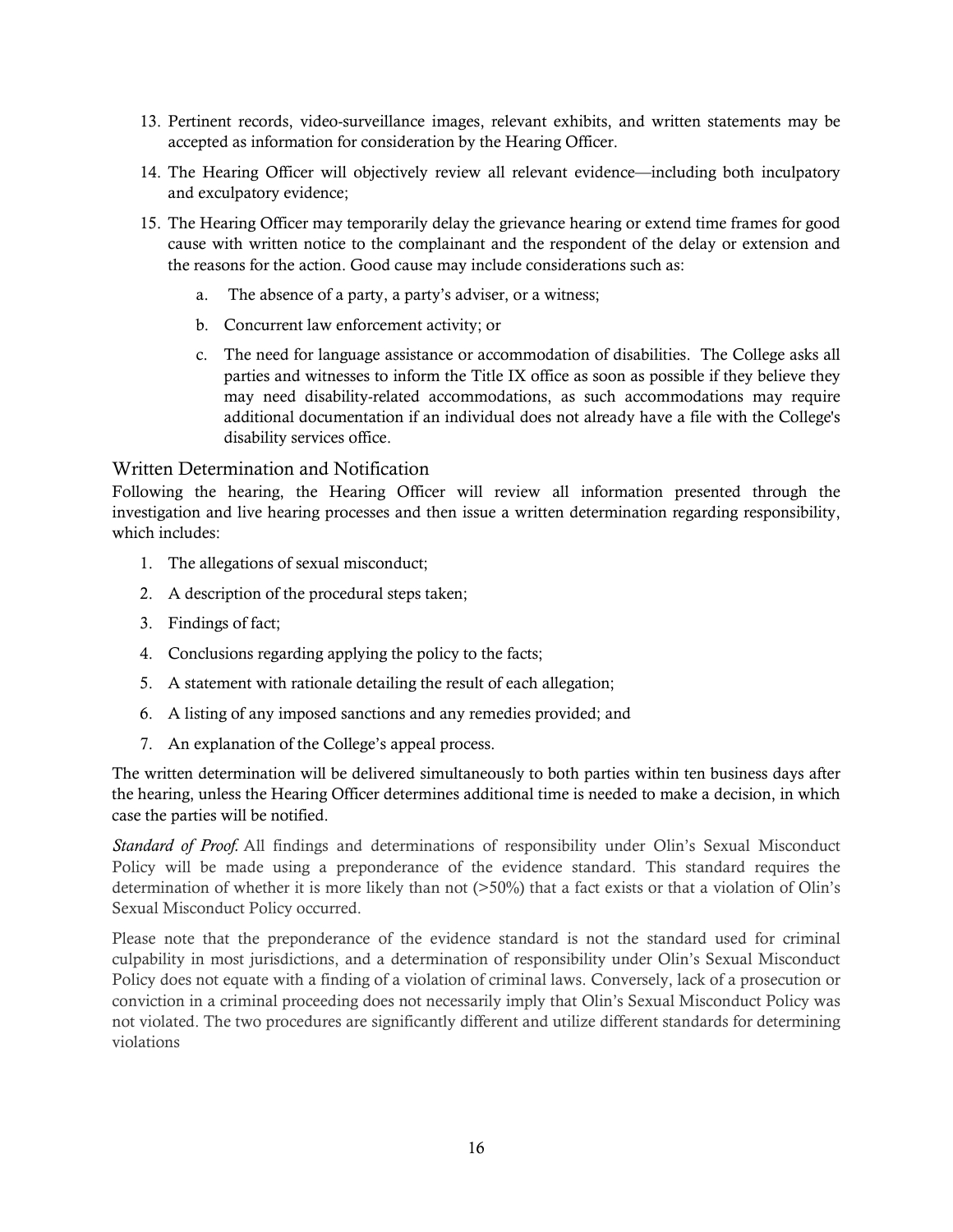#### Determination of Sanctions

The Hearing Officer will determine the appropriate sanction in the event that the respondent is found responsible for violating Olin's Sexual Misconduct Policy. The determination will be in writing and shared simultaneously with the Parties as detailed in the *Written Determination and Notification* clause above.

#### *Types of Sanctions*

- 1. Employees. Sanctions imposed with respect to respondents who are employees may include, but are not limited to, one or more of the following: dismissal from employment, non-renewal of an employment contract, suspension, probation, reprimand, warning, issuance of a no-contact order, training and/or counseling.
- 2. Students. Sanctions may include, but are not limited to, one or more of the following: expulsion, suspension, probation, reprimand, warning, restitution, education/counseling, issuance of a nocontact order, restriction from extracurricular programs or activities, loss of leadership opportunity or positions in activities, housing restriction/relocation, and/or loss or restriction from College employment.
- 3. Considerations. In determining an appropriate sanction, the Hearing Officer may take into account the following:
	- a. The nature and circumstances of the harassment.
	- b. The impact of the harassment on the complainant.
	- c. The impact of the harassment on the College community.
	- d. The disciplinary history of the Party deemed responsible.
	- e. Any other mitigating or aggravating circumstances in order to reach a fair and appropriate resolution in each case. Range of sanctions are typically imposed for similar violations.

*The Hearing Officer reserves the right to broaden or lessen any range of recommended sanctions in the case of serious mitigating or aggravating circumstances. The appellate officer will not deviate from the range of recommended sanctions unless compelling justification exists to do so. See the Appeals clause below.*

*Additional Remedies.* The Title IX Coordinator may also identify additional remedies to address the effects of the conduct on the impacted Party. Remedies may include extending or making permanent any supportive measures. If a complainant declined or did not take advantage of a specific service or resource previously offered, Olin may re-offer the service, as applicable or necessary. The Title IX Coordinator may also consider broader remedial action for the campus community, such as increased supervision or monitoring, targeted or increased education and prevention efforts, and review of policies and procedures. In addition, if any matter raised, but not addressed hereunder, potentially violates any other Olin policy, rule, or procedure, the Title IX Coordinator may refer the matter raised to the appropriate officials, irrespective of the finding under this Policy.

*Appeals:* Within three (3) business days of the delivery of the notice of the decision of responsibility and/or sanction, either Party may appeal the decision by submitting to the Title IX Coordinator a letter stating why the Party requesting the appeal believes the determination of responsibility and/or sanctions were inappropriate. A Party appealing under this section may only appeal on the following grounds:

1. Procedural error by the Investigator(s) or Hearing Officer that materially prejudiced the Party requesting review; and/or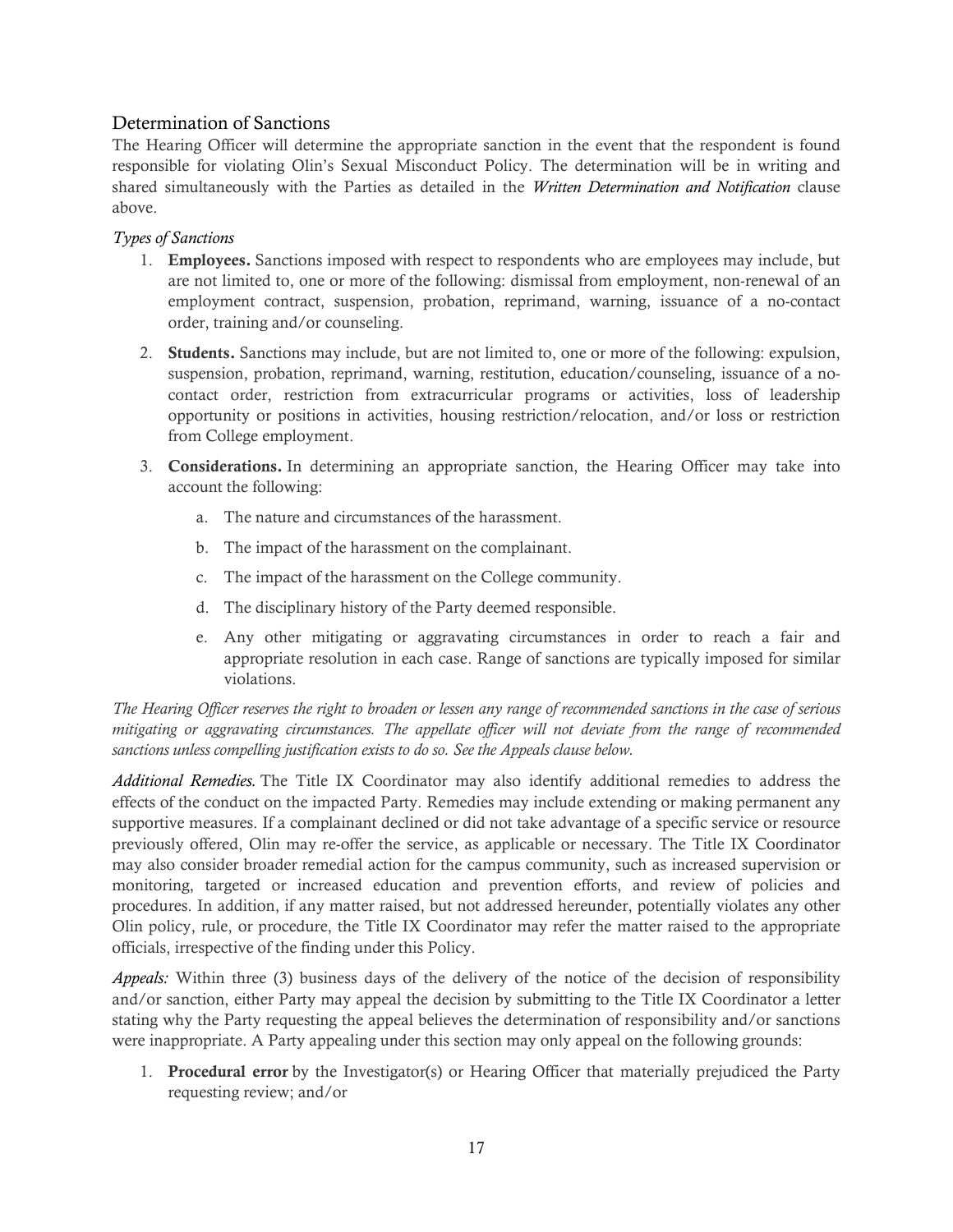- 2. Newly discovered material information that was not known to the Party requesting review and not available to the Investigator(s) and Hearing Officer which likely would have changed the finding of responsibility or the sanction imposed, had it been available; and/or
- 3. The Title IX Coordinator, Investigator(s), or Hearing Officer had a conflict of interest or bias that affected the outcome.

The Party submitting the appeal must set forth, in detail, the grounds for review and must attach all materials that they wish to have considered in the appeal process. If both the complainant and respondent appeal, the appeals will be considered concurrently. The Title IX Coordinator may dismiss the appeal for failing to state one of the grounds for appeal listed above. Failure to submit a written appeal within three (3) business days forfeits the right to appeal under this policy, regardless of the outcome of the other party's appeal (if submitted). If either the complainant or respondent submits an appeal, the Title IX Coordinator will notify the other that an appeal has been filed and the grounds of the appeal. The nonappealing student may submit a written response within five (5) days after notice of an appeal.

*The Appellate Officer(s):* The Appellate Officer(s) will decide the merits of any appeal and, in doing so, may consult with the Investigator(s), the Title IX Coordinator, the Hearing Officer and any other individual the Appellate Officer(s) deem appropriate. Appeals are decided based on the objective evaluation of the record of the original proceeding and any relevant evidence submitted by the parties.

The Appeals Officer shall not substitute the officer's judgment for the decision of the original Hearing Officer or attempt to rehear the case. Credibility determinations will not be based on a person's status as a complainant, respondent, or witness.

Sanctions of all types (including, but not limited to, any form of suspension, dismissal, or separation from the College) can be imposed, in full or in part, while an appeal is pending at the sole discretion of the Title IX Coordinator.

The Appellate Officer(s) may:

- 1. Deny the appeal and affirm all or part of the determination of responsibility or the determination of sanction; or
- 2. Refer the matter back to the Investigator(s) and Title IX Coordinator for further consideration, with specific instruction. In the event of a referral for further consideration, the Title IX Coordinator will be consulted, and further proceedings may commence, as appropriate under the circumstances, consistent with Olin's Sexual Misconduct Policy.

Note: Cases should only be recommended for remand for a new hearing if the specified procedural errors or conflict of interest was so substantial, they effectively denied the respondent or complainant a fair hearing, or new evidence merits a new hearing.

The decision of the Appellate Officer(s) regarding the appeal will be in writing, describing the result of the appeal and the rationale for the result, and is final. The Title IX Coordinator will inform the Parties simultaneously and in writing of the outcome of the appeal.

Once the appeals process is completed, it shall be the responsibility of the Title IX Coordinator to oversee the implementation of any imposed sanctions, as applicable.

## <span id="page-17-0"></span>VII. ADDITIONAL MATTERS

1. Duty of Truthfulness. All Parties and witnesses are obligated to be completely truthful during the course of the entire process set forth in Olin's Sexual Misconduct Policy. Any person who